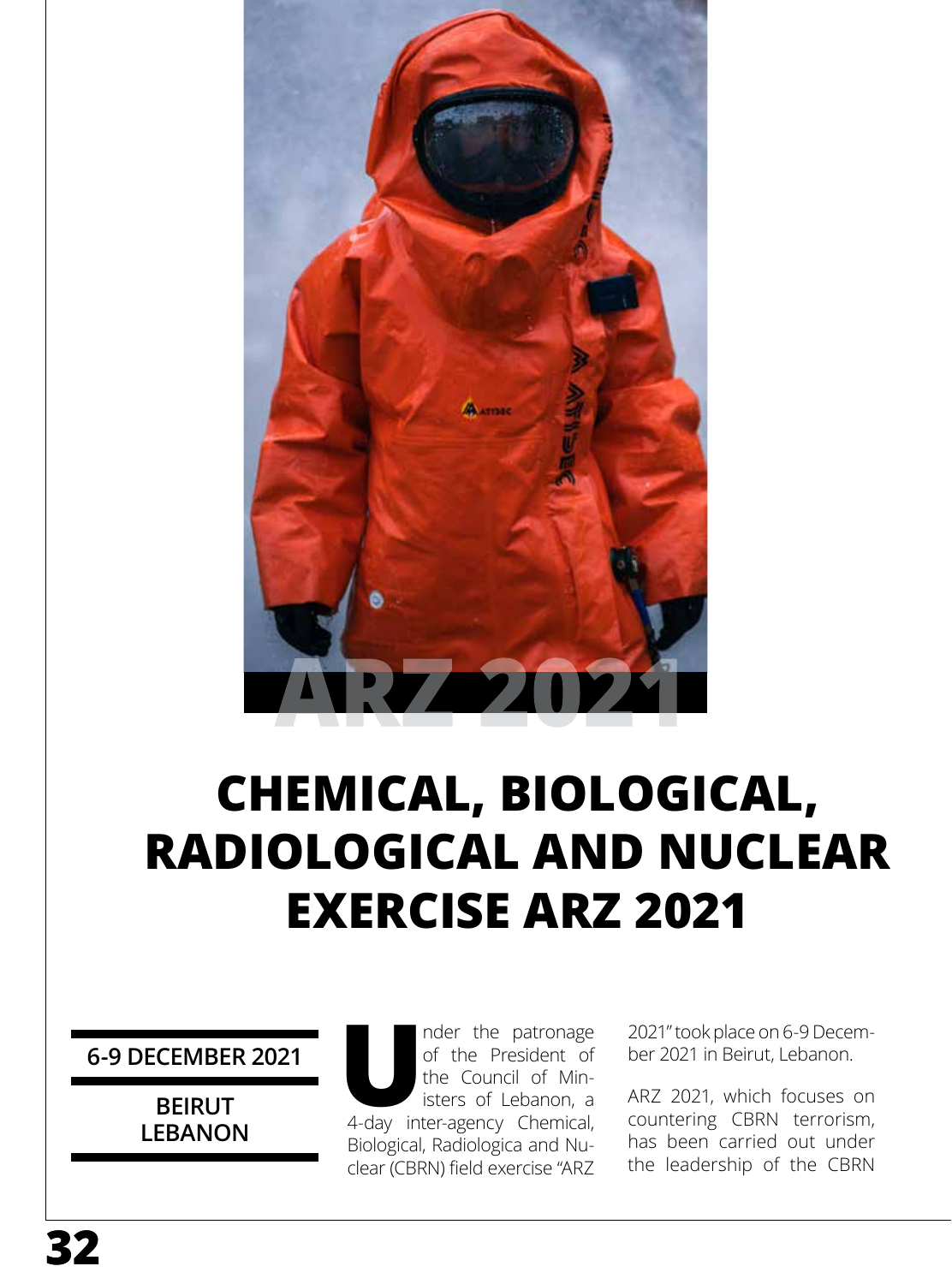National Coordinator and the European Union Centres of Excellence (EU CBRN CoE) Na tional Focal Point of Lebanon. The event was organized by the United Nations Interregional Crime and Justice Research Institute (UNICRI) in collabora tion with the International Sci ence and Technology Center (ISTC), Fondazione SAFE and the on-site assistance expert of the EU CBRN CoE.

The exercise was funded by the Directorate General FPI (Foreign Policy Instrument) of the European Commission within the framework of the EU CBRN CoE Initiative and aimed at testing the capaci ties of relevant stakeholders and promoting interagency coordination and cooperation to prevent, detect and coun ter CBRN terrorism at the na tional level.



**The CBRN Counter-Terrorism field Exercise ARZ 2021 was a unique opportunity to address CBRN risks by sharing expertise and improving interagency cooperation. Our deepest gratitude to Lebanon and the other partners of the initiativ**

**Leif Villadsen, Deputy Director of UNICRI** 



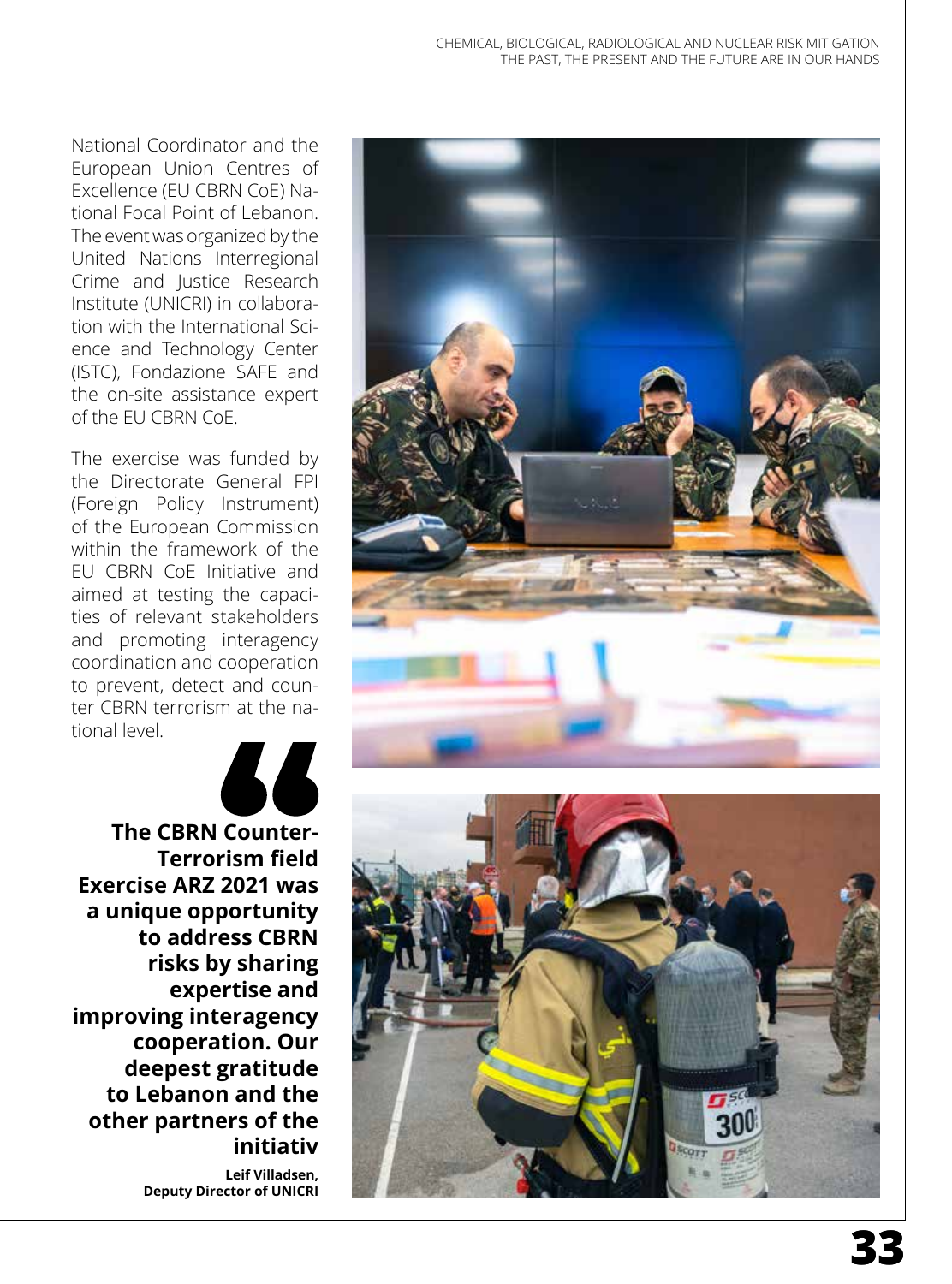

The exercise involved 210 participants, including representatives from different sectors, institutions and agencies, including the Beirut Fire Fighters, the Civil Defence, the Internal Security Forces, the Lebanese Atomic Energy Commission, the, Lebanese Armed Forces and the Red Cross. Each participant played a specific role in the simulation of real incidents, showing the different phases of a terrorism emergency which involve chemical, radiological and nuclear materials.

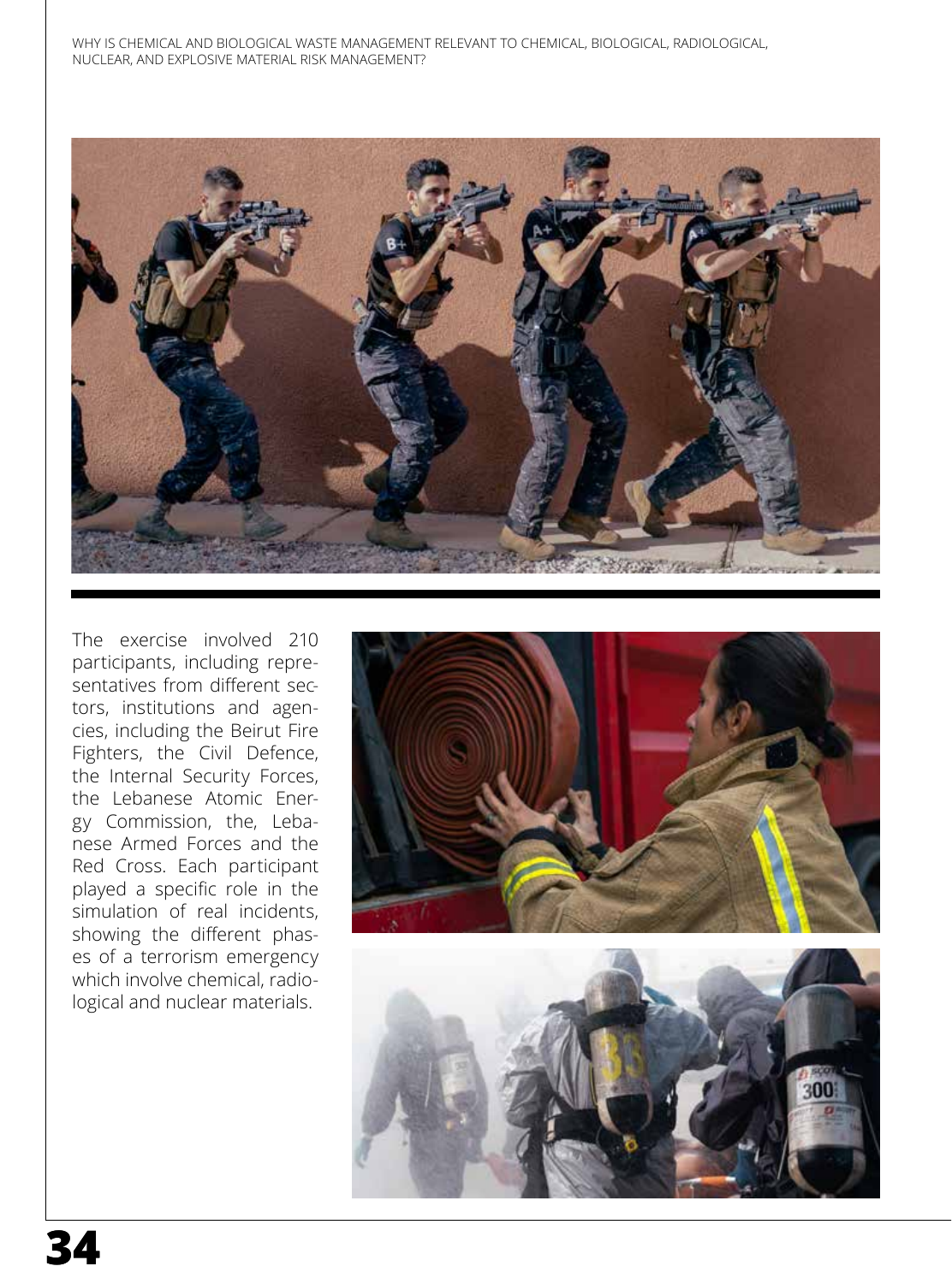The two scenarios of the exercise simulated the following situations:

## **SCENARIO 1:**

Illicit hazardous material storage and terrorist laboratory to produce chemical and biological warfare agents, dirty bombs and explosive devices.



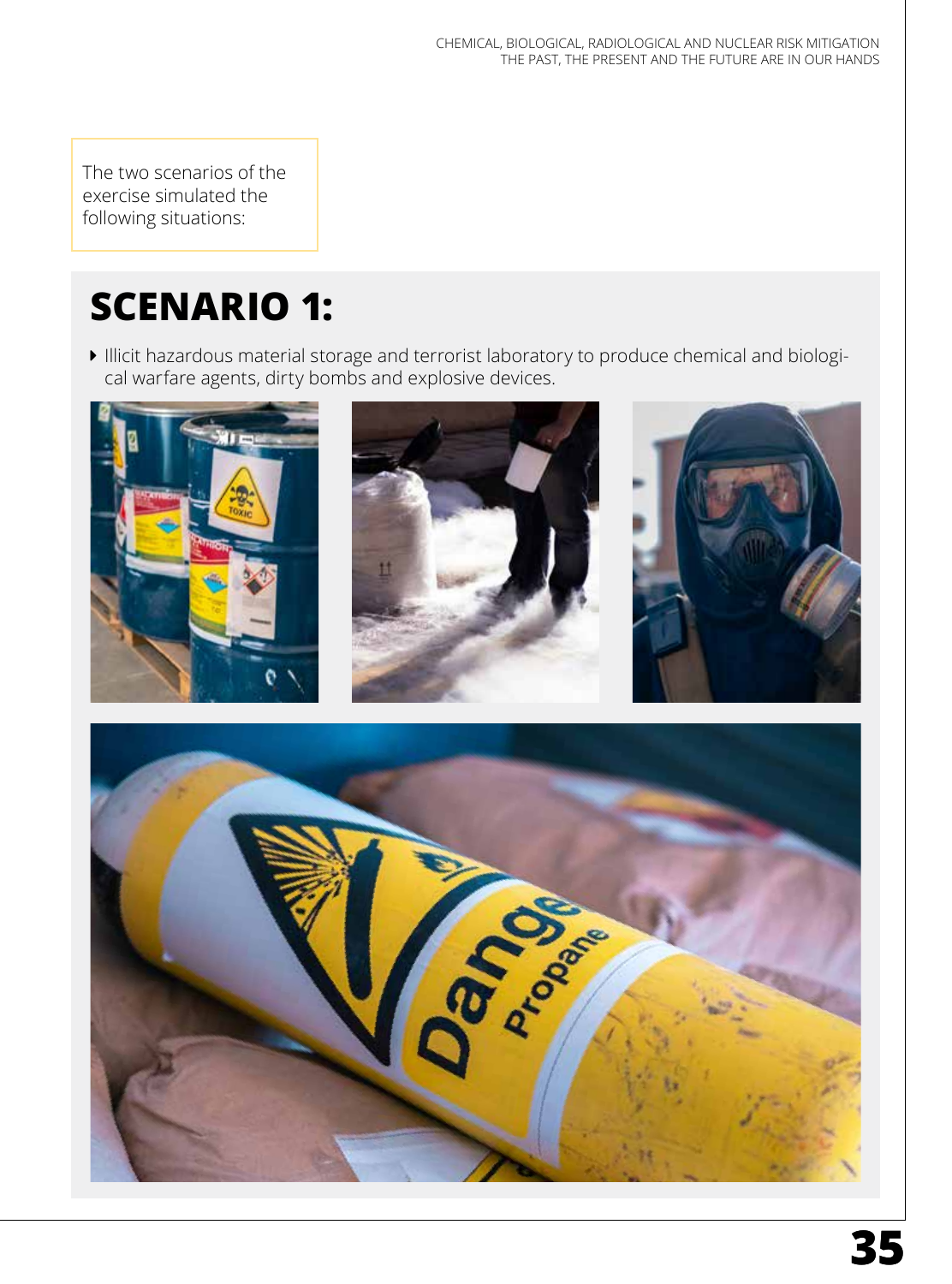## **SCENARIO 2:**

Attack on a VIP convoy using chemical materials and explosive devices.

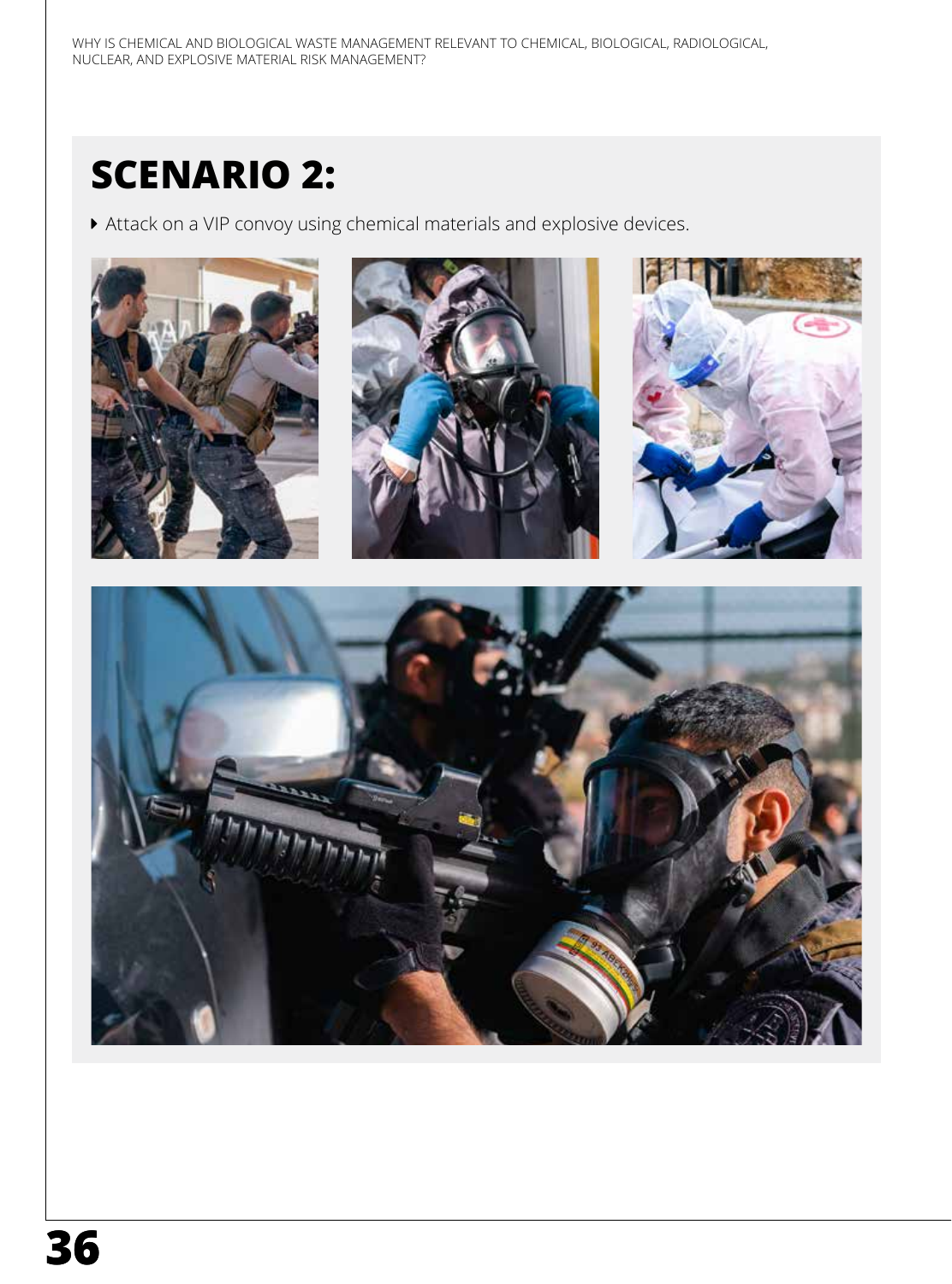The overall development and implementation of the field exercise was evaluated by representatives from the Organisation for the Prohibition of Chemical Weapons (OPCW), INTERPOL, NATO School, the French Police and the Italian Armed Forces.

**37**

CHEMICAL, BIOLOGICAL, RADIOLOGICAL AND NUCLEAR RISK MITIGATION

immu

THE PAST, THE PAST, THE PAST, THE PAST, THE FUTURE ARE IN OUR HANDS

SCO 300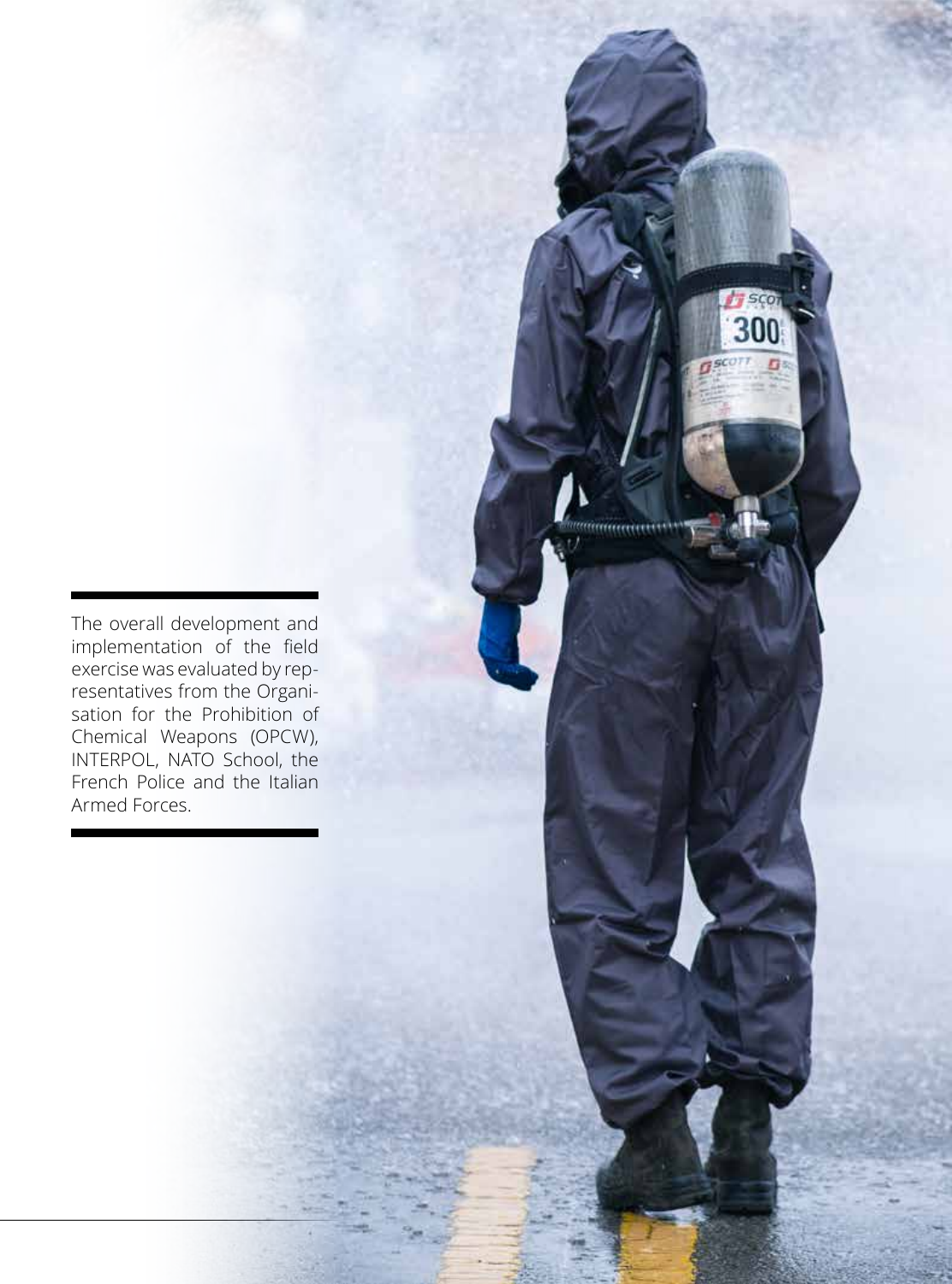









Representatives from interna tional partner organizations and countries attended as observers, namely from the European Union, the Europe an Commission Joint Research Centre (JRC), the CBRN CoE network, Canada, the United States, the League of Arab States and the United Nations Department of Safety and Se curity (UNDSS).